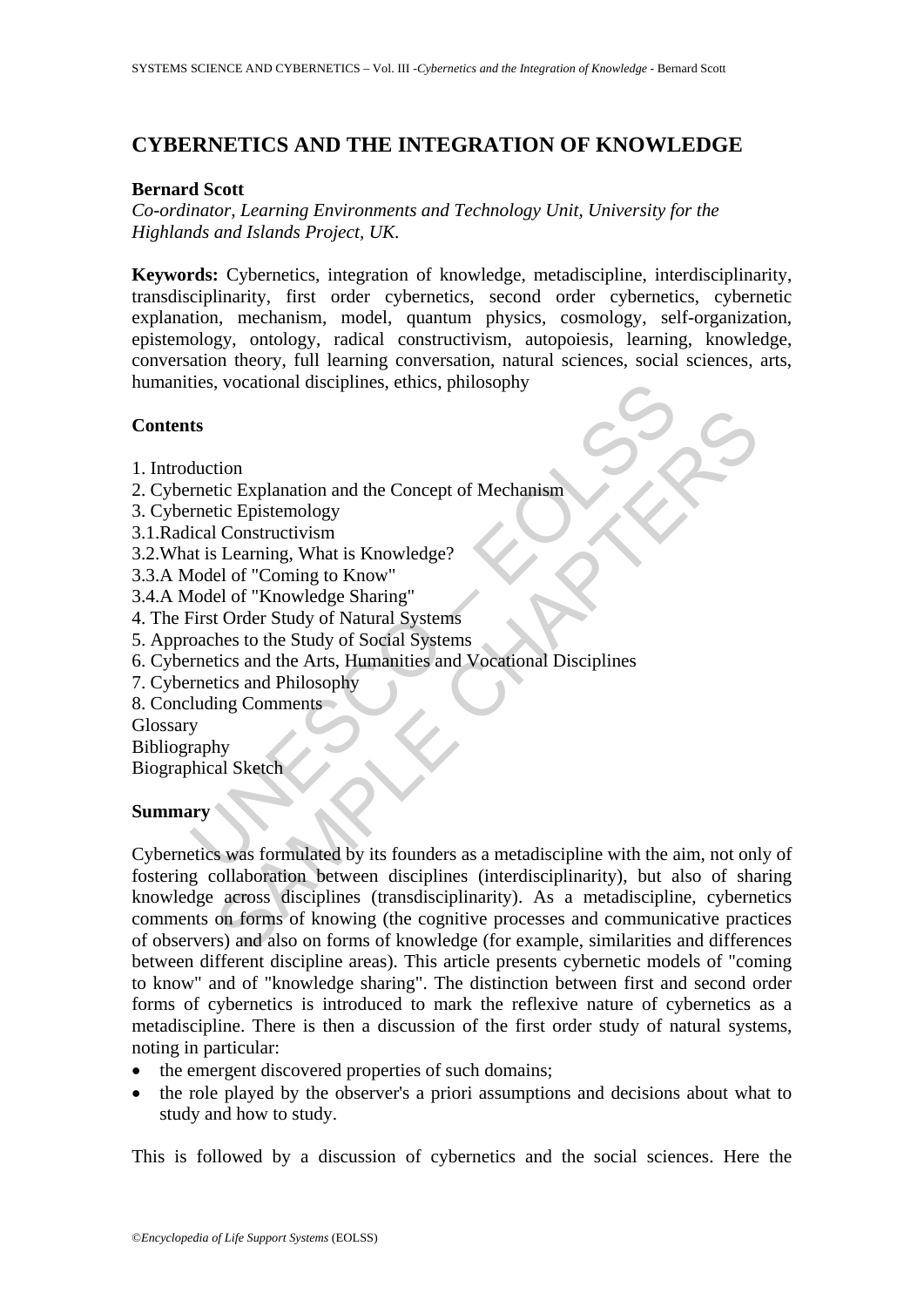distinction between first and higher order forms of cybernetics is brought into play in order to characterize:

- studies of social systems and social behaviour that adopt classical scientific modes of investigation;
- studies that investigate the interactions of social actors;
- approaches that attempt to characterize social systems as distinct forms of autonomous whole.

Finally there is a discussion of how the metadisciplinary perspective of cybernetics can help inform and enlighten the "other than science" domains of knowledge and activity known as the arts, the humanities, the vocational disciplines and philosophy.

## **1. Introduction**

**duction**<br>
the major sources for the development of the transdisciplinary st<br>
in modern times is the series of meetings convened by the Macy<br>
O's and 1950's on "Circular Causal and Feedback Mechanisms in<br>
Systems" (other s community study of community and the transdisciplinary study of commodern times is the series of meetings convendsorband by the Macy Foundation and 1950's on "Circular Causal and Feedback Mechanisms in Biological tems" (ot One of the major sources for the development of the transdisciplinary study of complex systems in modern times is the series of meetings convened by the Macy Foundation in the 1940's and 1950's on "Circular Causal and Feedback Mechanisms in Biological and Social Systems" (other sources for transdisciplinary work includes von Bertalanffy's "general systems theory" and Korzybski's "general semantics"). During the course of those meetings, Norbert Wiener adopted the name "cybernetics" for the emerging discipline and defined it as the study of "control and communication in the animal and the machine". From the outset, it was conceived as both art and science and was seen as encompassing traditional concerns in the study of the "governance" of human systems (see *History of Cybernetics, General Systems Theory*).

Before it was named the founding conception of cybernetics was that it should serve as a way of "integrating knowledge". In this article the idea of integration (from the Latin "integrare", to make whole or make into one) is developed in several ways.

- 1. Integration through interdisciplinarity.
	- By this is meant the use of the "language" of cybernetics (formal concepts and associated terminology) to build bridges between different knowledge domains (Latin "inter" - between). An example is the concept of control by negative feedback and the associated terminology. The concept as a model may be applied in many different domains. Indeed, a major motivation for the founding of cybernetics was that this was the case. Engineers, anthropologists, neurologists, psychologists and economists (to name some) were constructing "similar" models, albeit with different domains of application and terminology. Thus cybernetics as a lingua franca serves to facilitate communication between discipline areas. A psychologist can learn from a computer scientist and vice versa. For example, "memory" is modelled as data storage; data retrieval is conceived as "remembering" how objects and events are classified and related together within a conceptual system. The fact that models, metaphors and analogies are shared does not legitimize them as being particularly true or useful; that is a secondary consideration.
- 2. Integration through transdisciplinarity. Here as in the hands of the masters (Ross Ashby, Gordon Pask, Stafford Beer) the models and terminology of cybernetics become systematized as a set of inter-related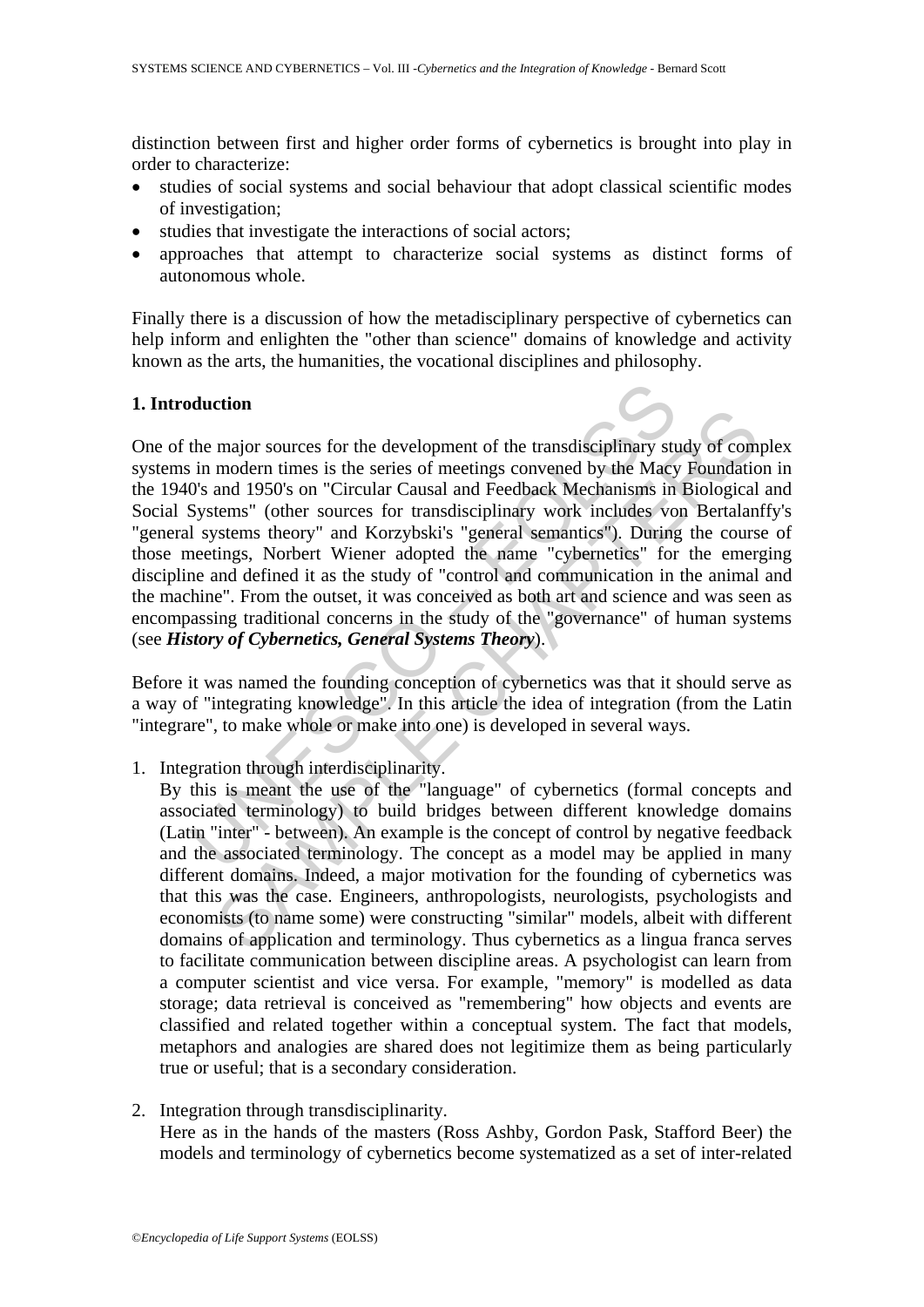concepts. Cybernetics "has its own foundations" (Ross Ashby). With this conception it is now possible for someone to be "a cybernetician". Cybernetics becomes a "window on the world". Wherever he looks, the cybernetician sees the ubiquitous phenomena of control and communication, learning and adaptation, selforganization and evolution. His "cybernetic spectacles" allow him to see any particular knowledge domain and the systems within it as special cases of abstract, general cybernetic forms. Brains and societies may be modelled as hierarchical or heterarchical systems (with or without an overall controller). Processes may be serial or parallel, synchronous or asynchronous; all controlled processes are subject to the law of requisite variety ("Only variety can control variety", Ashby). All selforganizing systems from amoebae to human societies adapt and evolve to become "informed" of the constraints in their worlds - or perish.

onned of the constraints in their worlds - of perisit.<br>
power of cybernetics as a transdiscipline (Latin "trans" - accrets, from the many domains it adumbrates, models of great g<br>
lels serve several purposes: they bring or wer of cybernetics as a transdiscipline (Latin "trans" - across) is thats, from the many domains it adumbrates, models of great generality. Seve several purposes: they bring order to the complex relations between sure, the The power of cybernetics as a transdiscipline (Latin "trans" - across) is that it abstracts, from the many domains it adumbrates, models of great generality. Such models serve several purposes: they bring order to the complex relations between disciplines; they provide useful tools for ordering the complexity within disciplines; as above, they provide a "lingua franca" for inter-disciplinary communication; they may also serve as powerful pedagogic and cultural tools for the transmission of key insights and understandings to succeeding generations. However, as noted by Immanuel Wallerstein, past President of the International Sociological Association, if a transdisciplinary approach is to make a real contribution in the natural and social sciences, it must be more than a list of similitudes. It must also be epistemologically sophisticated and well-grounded. Cybernetics, with its explicit distinction between first and second order forms, can claim, not only to satisfy this criterion, but also to be making significant contributions to epistemological debates.

Ross Ashby defines cybernetics as the formal study of "all possible machines". In his book "An Introduction to Cybernetics", Ashby uses a simplified version of set theory notation to present concepts such as *change*, *stability* and *regulation* in complex systems. It can still be tough going for non-numerate readers. A simple but powerful formulation of the essence of cybernetics is that its key concepts are "process" and "product" and that its main methodology is to model the *form* of processes and their products, abstracted from any particular embodiment. Thus, for example, a control process, whose product is the maintenance of some state of affairs, may be distinguished and modelled as such, irrespective of its particular embodiment as a biological, artificial or social system (see *Systemology: Systemic and Non-systemic entities*, *Transdisciplinary Unified Theory: basic concepts* and *Transdisciplinary Unified Theory: formal aspects*).

3. Integration through metadisciplinarity.

In this application cybernetics is a "discipline about disciplines" (Greek "meta", above). It comments on the forms and procedures that constitute particular disciplines qua knowledge domains. It sees the physicist as a builder of models, constrained by the properties of the domains and systems he distinguishes and interacts with. It sees the biologist the economist, the sociologist, the psychologist likewise. It comments on their activities as modellers, controllers and predictors. Science, pure and applied, is a cybernetic pursuit and art "L'art d'assurere l'efficacité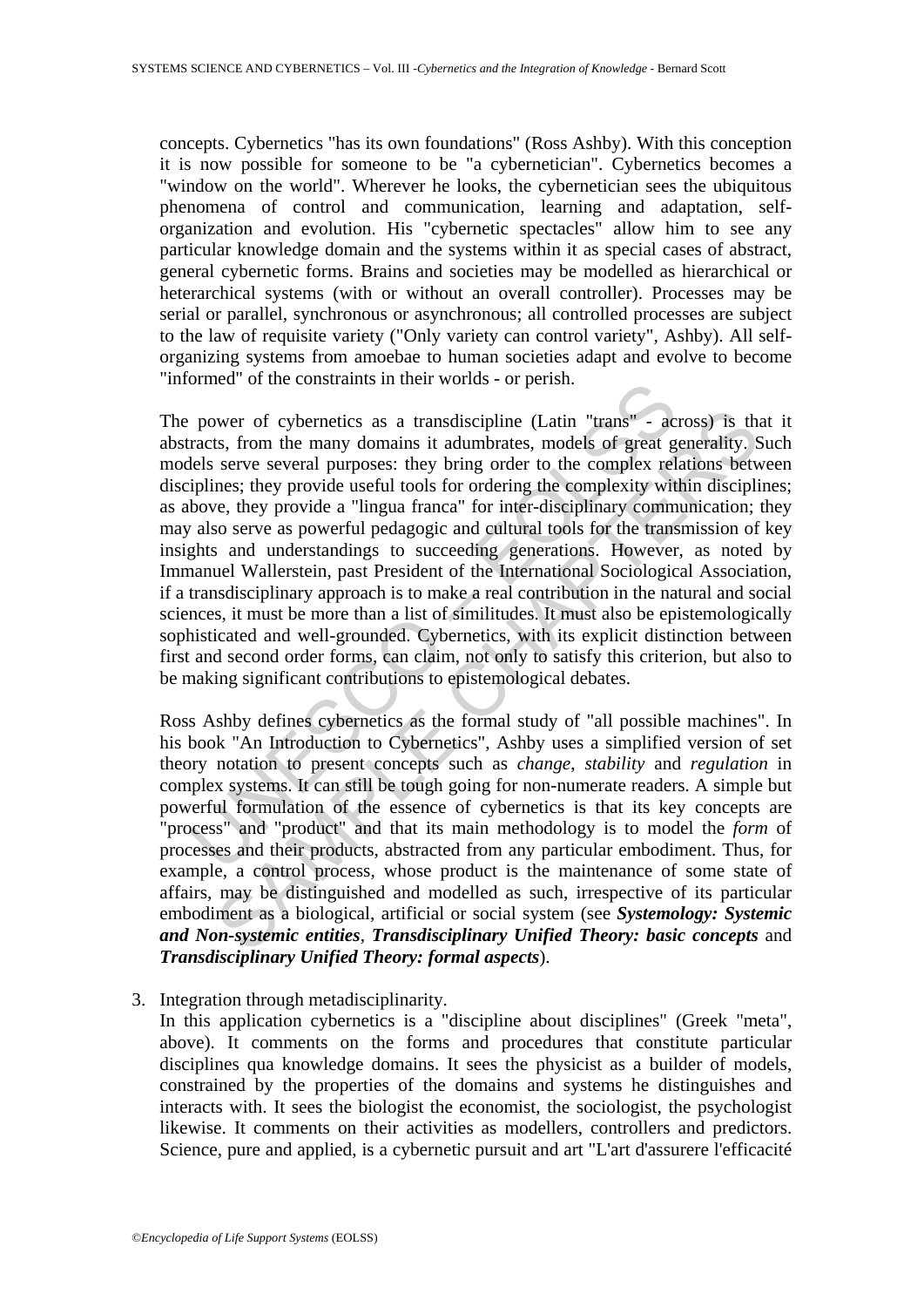de l'action" (Couffignal). The metadisciplinary aspect of cybernetic thought was explicit in its founding. It reached full fruition with Von Foerster's articulation in the 1970's of the fully reflexive metadisciplinary activity where cybernetics is used to study its own workings: the cybernetics of cybernetics, also referred to as second order cybernetics (see *Second Order Cybernetics*).

First and second order cybernetics are the study of "observed systems" and the study of "observing systems", respectively. First order study is of "observed systems", where we may deploy the research paradigms of the natural sciences and seek falsification of hypotheses. However, all this should take place under the rubric of the second order study of "observing systems". First order systems are defined from the perspectives of our second order concerns and understandings. Von Foerster has gone on to discuss epistemological limits and ethical implications of second-order understandings: "we think, therefore we are"; "to know is to be". He invites the observer of systems to "enter the domain of his own descriptions" and accept responsibility for being in the world, thus echoing the longstanding discussions in sociology about the "reflexive" nature of the "social" (see also sections 6 and 7, below). Gordon Pask made second-order concerns explicit by developing a cybernetic "theory of conversations", with particular applications in education and epistemology. Pask's contributions are described in more detail below (sections 3.4 and 5).

besons of our second order concerts and mueristantings. Vertical endines<br>for the control of situal concert control of the first energy of the control of the control of systems to "enter the domain of his own description<br>fo andings: "we think, therefore we are"; "to know is to be". He invites<br>andings: "we think, therefore we are"; "to know is to be". He invites<br>arbitly for being in the world, thus echoing the longational geleavation<br>givality The article is structured as follows. First, there is a discussion of cybernetic explanation and the concept of mechanism. This is important because, although cybernetics does not have a commitment to a particular ontology in terms of "what the world is made of", it does make assumptions about "how the world works". Next, there is a discussion of cybernetic epistemology, the processes of coming to know and of knowledge sharing. This discussion expands on what is meant by second order cybernetics and is particularly important in that it establishes the metadisciplinary perspective for the "integration of knowledge". Second order cybernetics provides an epistemology that in recent years has become known as "radical constructivism". There is a brief excursion that elaborates on this usage.

Later parts of the article go on to discuss particular knowledge domains. For reasons of space, coverage is selective. First, there is a discussion of the first order study of the domains of the natural sciences. The applied sciences, such as engineering and computer science and the subdomains of robotics and artificial intelligence, are not dealt with explicitly. Partly because their relations to cybernetics are fairly selfevident and partly because they are dealt with elsewhere (see *Computational Intelligence*). There is then a more extended discussion of how cybernetics views the social sciences. This is because the topic is controversial and conceptually challenging. Here, the distinction between first and second order study is deployed in order to characterize:

- studies of social systems and social behaviour that adopt classical scientific modes of investigation;
- studies that investigate the interactions of social actors;
- approaches that attempt to characterize social systems as distinct forms of autonomous whole.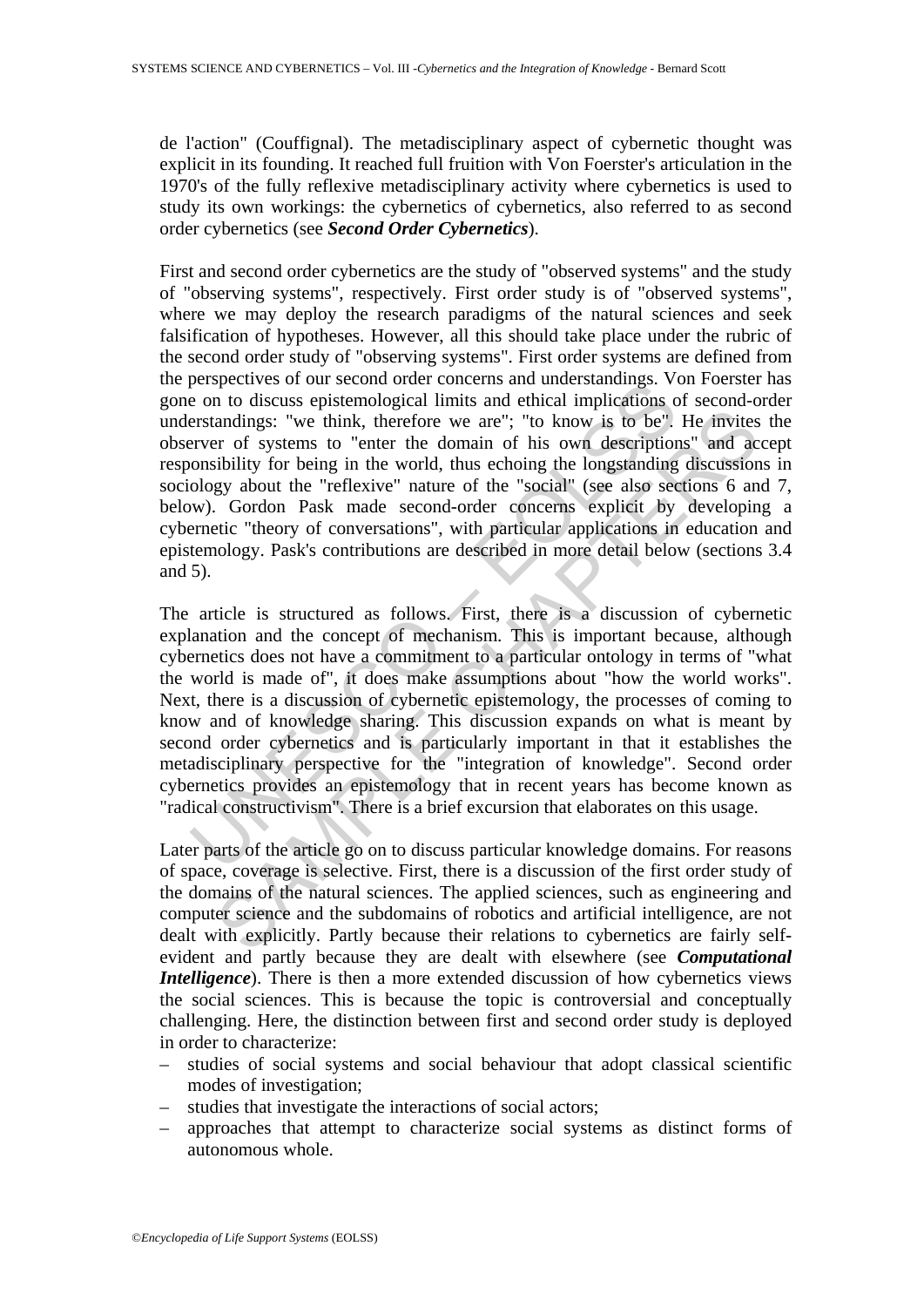This is followed by a brief discussion of the cybernetic perspective on the arts, humanities and vocational disciplines, where emphasis is placed on the role of the human actor as a cybernetic agent, concerned to affect the world directly as a participant or indirectly as a commentator. Finally, there is a discussion of the relation between cybernetics and philosophy. That cybernetics addresses traditional philosophic concerns of epistemology and ethics is a theme throughout the article. Here there is a brief summary that emphasizes the cybernetic view of the complementary nature of "knowing" and "being" and the cybernetic "structural-functional-pragmatic" concepts of meaning and truth.

### **2. Cybernetic Explanation and the Concept of Mechanism**

Thetic Explanation and the Concept of Mechanism<br>d above, cybernetics is concerned with modelling "how things w<br>is terse phrase, "A theory is a model together with its interpret<br>itic explanation is one where a model of proc bove, cybernetics is concerned with modelling "how things work". In Firstee phrase, "A theory is a model together with its interpretation". The explanation is one where a model of process/product relations is provident an As noted above, cybernetics is concerned with modelling "how things work". In Frank George's terse phrase, "A theory is a model together with its interpretation". Thus a cybernetic explanation is one where a model of process/product relations is provided, together with an interpretive narrative about the way in which the model accounts for the behaviour of the system in question. In Ross Ashby's formal, abstract cybernetics it is assumed that systems are embodied as classical mechanical forms. To make this account more complete, we will look a little more closely at the concept of "mechanism" in order to generalize and enrich it, first by considering quantum mechanics and second by considering thermodynamics and cosmology.

The concepts of abstract cybernetics may be generalized to quantum mechanics where processes are quantized, not continuous, and the forms of their outcomes are subject to the uncertainties of quantum physics. An important point to appreciate is that, as in Newtonian physics, processes are time-reversible, the "arrow of time" has no privileged direction, what is done may be undone. Current developments at this level include "nanotechnologies" and "quantum computation".

Following Prigogine, we may also distinguish irreversible "mechanical" processes, subject to the second law of thermodynamics and where time's arrow does have direction. Prigogine appears to have a deep intuition about not just the nature of particular dynamical systems within the cosmos but about the cosmos as a whole. With respect to "within cosmos" systems the same intuition and insight is found in a discussion by von Foerster of "self-organizing systems and their environments" and associated paradoxes of observation. Von Foerster defines a self-organizing system as one that is always becoming more organized, more complex in its form. If this is so, it means that the observer is obliged to continually update his model of the system, possibly having to expand the dimensionality of the space of possible states within which the system is defined.

With respect to Prigogine's intuitions about cosmos there is also a paradox of observation concerning our place "as observers" within a cosmos that is "developing", "becoming", "evolving" or "unfolding". The observer is irrevocably a part of what he or she observes. She is inelucably caught in a hermeneutic loop, where, as a "being in time" she constructs concepts of "being" and "time". As Spencer-Brown, Maturana, von Glasersfeld and others stress, our conceptions of cosmos are the constructions we make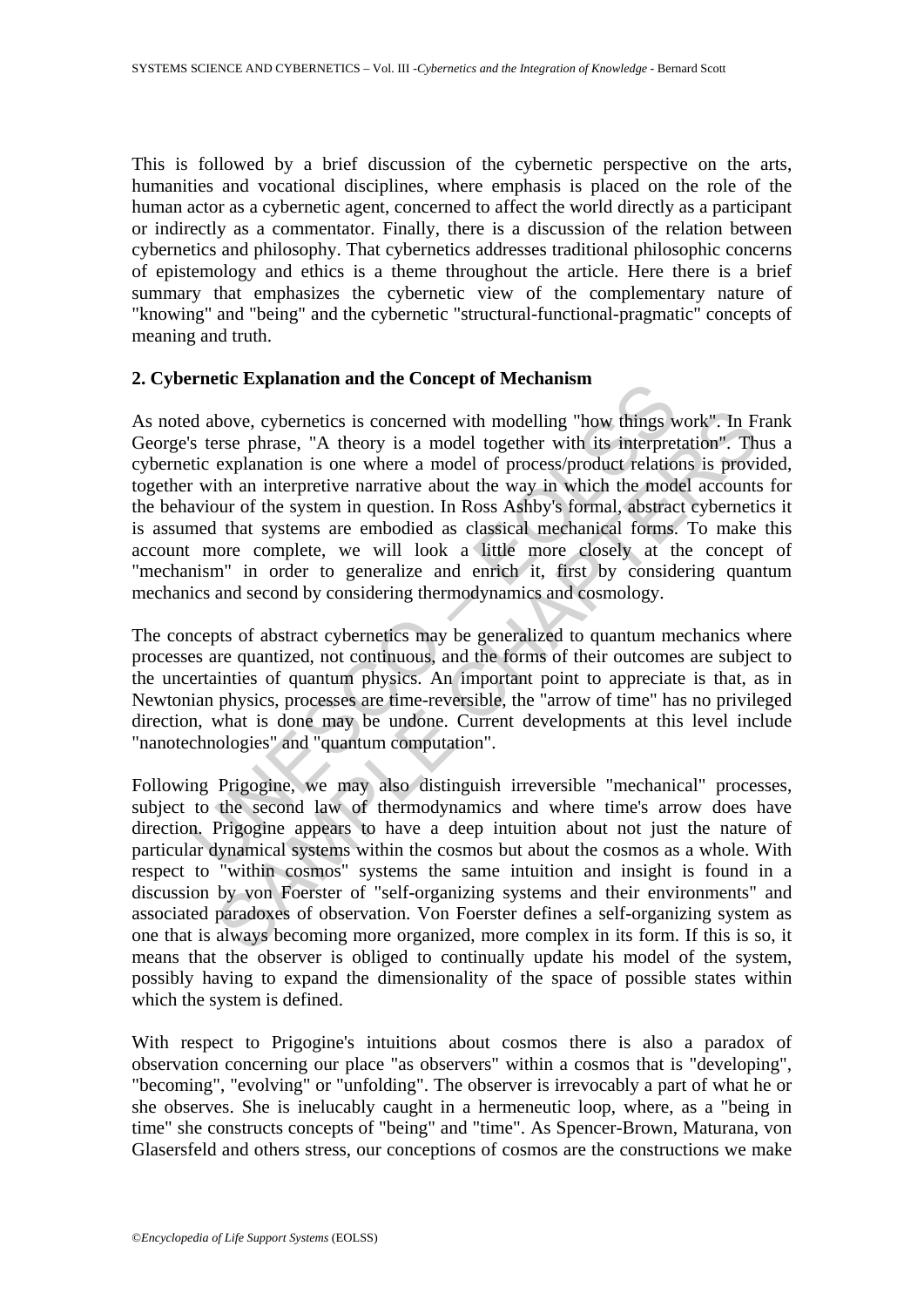in order to make sense of our experiences of being living systems. This is where cybernetic explanation confronts the limits of the "ineffable". But, though "explaining" has limits, cybernetics is also a praxis, an art, as earlier: "l'art d'assurer l'efficacite de l'action" (Couffignal). We may still will and do.

-

- -
- -

# TO ACCESS ALL THE **18 PAGES** OF THIS CHAPTER, Visit: http://www.eolss.net/Eolss-sampleAllChapter.aspx

#### **Bibliography**

Ashby, W.R., (1956). *Introduction to Cybernetics,* New York: Wiley [Still a classic introduction to formal, abstract cybernetics; Ashby's themes and examples have not dated; a "must read" for any serious student of cybernetics and is available on the internet].

Beer, S. (1967). *Decision and Control*, New York: Wiley [A highly readable and accessible account of the main ideas of cybernetics from one of its acknowledged masters].

Korzybski, A. (1948). *Science and Sanity*, 4th edn., Lakeville, Connecticut: International Non-Aristotelian Library. [The best source for Korzybski's ideas on "general semantics" as a transdiscipline; his ideas predate cybernetics but had great influence on its development].

Luhmann, N. (1989). *Ecological Communication*, Cambridge: Polity Press. [A relatively short and readable introductin to Luhmann's theory of social systems].

Maturana, H. R., and Francisco J. Varela, (1980). *Autopoiesis and Cognition:The Realization of the Living*, Boston Studies in the Philosophy of Science [Cohen, Robert S., and Marx W. Wartofsky (eds.) ], Vol. 42, Dordecht (Holland): D. Reidel Publishing Co. [The best single source for Maturana's papers on autopoiesis].

VISIt: **http://www.colss.net/Eolss-sampleAllChapter.a**<br>
W.R., (1956). *Introduction to Cybernetics*, New York: Wiley [Still a class<br>
bstract cybernetics; Ashby's themes and examples have not dated; a "must rea<br>
(1967). *De* Society and Social Society College and Constrainers (1956). *Introduction to Cybernetics*, New York: Wiley [Still a classic introduction to explorencies; Ashby's themes and examples have not dated; a "must read" for any se Pask, G. (1979). "A conversation theoretic approach to social systems" in *Sociocybernetics: An Actor Oriented Social Systems Theory,* (F, Geyer and J. van der Zouwen (eds.), Amsterdam: Martinus Nijholf. [A relatively accessible paper from Pask with references to his more technically difficult works; the volume includes other interesting papers applying cybernetics to the social sciences; see also the web site http://www.unizar.es/sociocybernetics/].

Piaget, J. (1972). *The Principles of Genetic Epistemology*, London: Routledge and Kegan Paul. [Probably the best single volume introduction to the range and depth of Piaget's thought].

Prigogine, I. (1980). *From Being to Becoming***,** San Francisco: Freeman. [A classic on system emergence and cosmology].

Von Bertalanffy, L. (1972). "The history and status of General Systems Theory", in *Trends in General Systems Theory***,** G. Klir (ed.), New York: Wiley, pp. 21-41. [Von Bertalanffy's own account of the history of general systems theory, part of a set of papers by leading figures in the systems theory field].

Von Foerster, H., Mead, M., and Teuber, H. L. (1953). *Cybernetics: Circular Causal and Feedback Mechanisms in Biological and Social Systems*, Josiah Macy, Jr. Foundation, New York. [The editors' introduction is a "must read"; for more on Von Foerster's later work visit the Radical Constructivism website: http://www.univie.ac.at/cognition/constructivism/ ].

#### **Biographical Sketch**